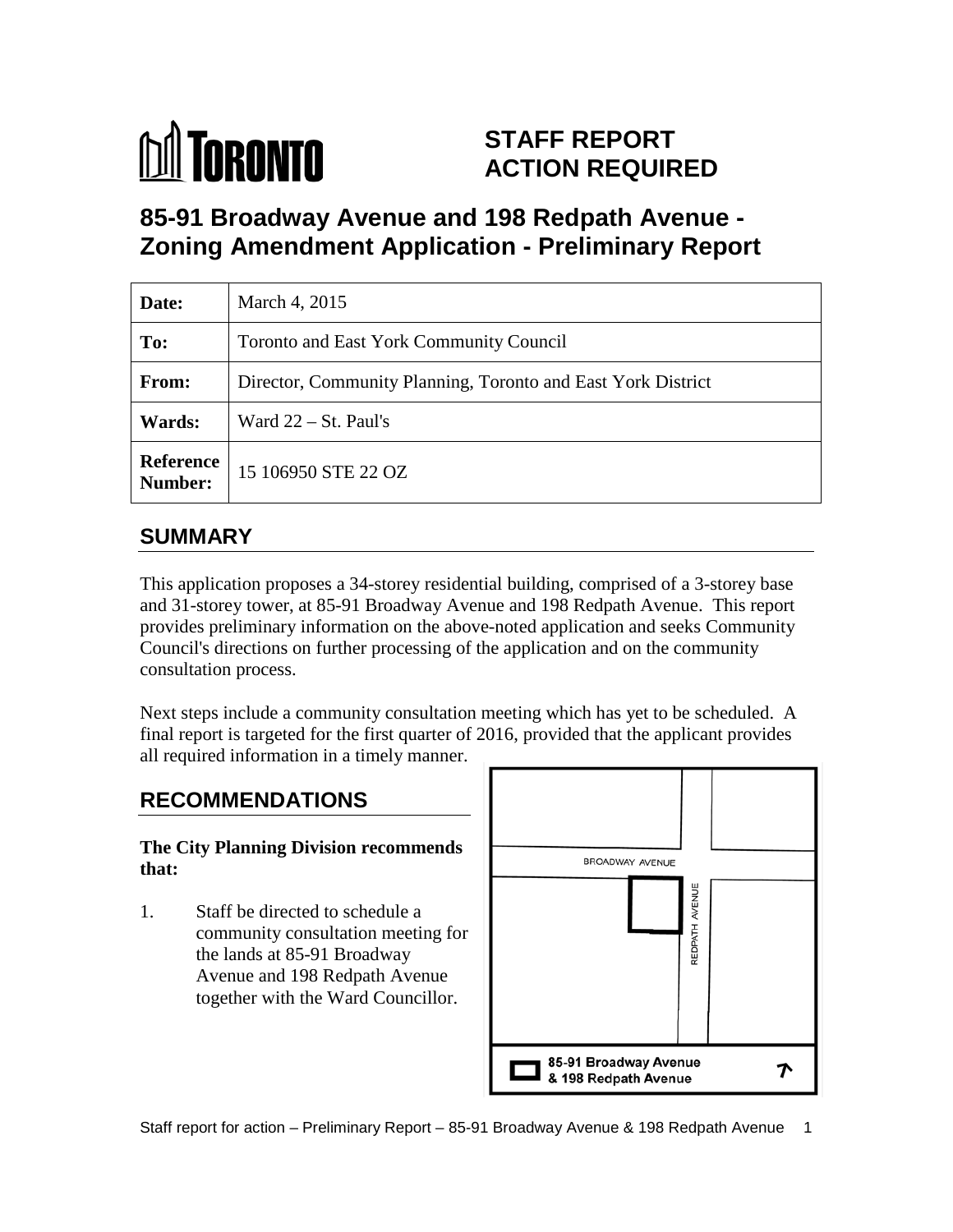- 2. Notice for the community consultation meeting be given to landowners and residents within 120 metres of the site.
- 3. Notice for the public meeting under the Planning Act be given according to the regulations of the Planning Act.

#### **Financial Impact**

The recommendations in this report have no financial impact.

### **DECISION HISTORY**

There are no previous planning decisions for the subject property.

## **Pre-Application Consultation**

A pre-application meeting was held on October 22, 2014. At the meeting, Staff indicated general support for a tower on the site, in keeping with the existing land use designation, but raised concerns with its overall height and the height of the base building. Staff advised that the proposed scale of the building would be more in keeping with development near the Yonge Street and Eglinton Avenue intersection than at Broadway Avenue and Redpath Avenue. Staff indicated that a slimmer floor plate than 750 square metres may be more appropriate.

## **ISSUE BACKGROUND**

## **Proposal**

The applicant is proposing to construct a 34-storey residential building. The base of the building is 3 storeys high with a 31-storey tower above it. The face of the tower is set back 2 metres from the base along Redpath Avenue and Broadway Avenue, and 5 metres from the base along the western and southern property lines. Details of the proposal are provided in the table below as well as Attachment 5: Application Data Sheet, in this report.

| Category                              | <b>First Submission</b> |  |  |  |
|---------------------------------------|-------------------------|--|--|--|
|                                       | <b>January 21, 2015</b> |  |  |  |
| Site Area                             | 1,348 square metres     |  |  |  |
| <b>Proposed Tower Setbacks</b>        |                         |  |  |  |
| <b>Broadway Avenue</b>                | 7 metres                |  |  |  |
| Redpath Avenue                        | 3 metres                |  |  |  |
| West Property Line                    | 5 metres                |  |  |  |
| South Property Line                   | 5 metres                |  |  |  |
| Proposed Base Setback on Ground Floor |                         |  |  |  |
| <b>Broadway Avenue</b>                | 5.5 metres              |  |  |  |
| Redpath Avenue                        | 5.5 metres              |  |  |  |
| <b>Tower Floorplate</b>               | 745 square metres       |  |  |  |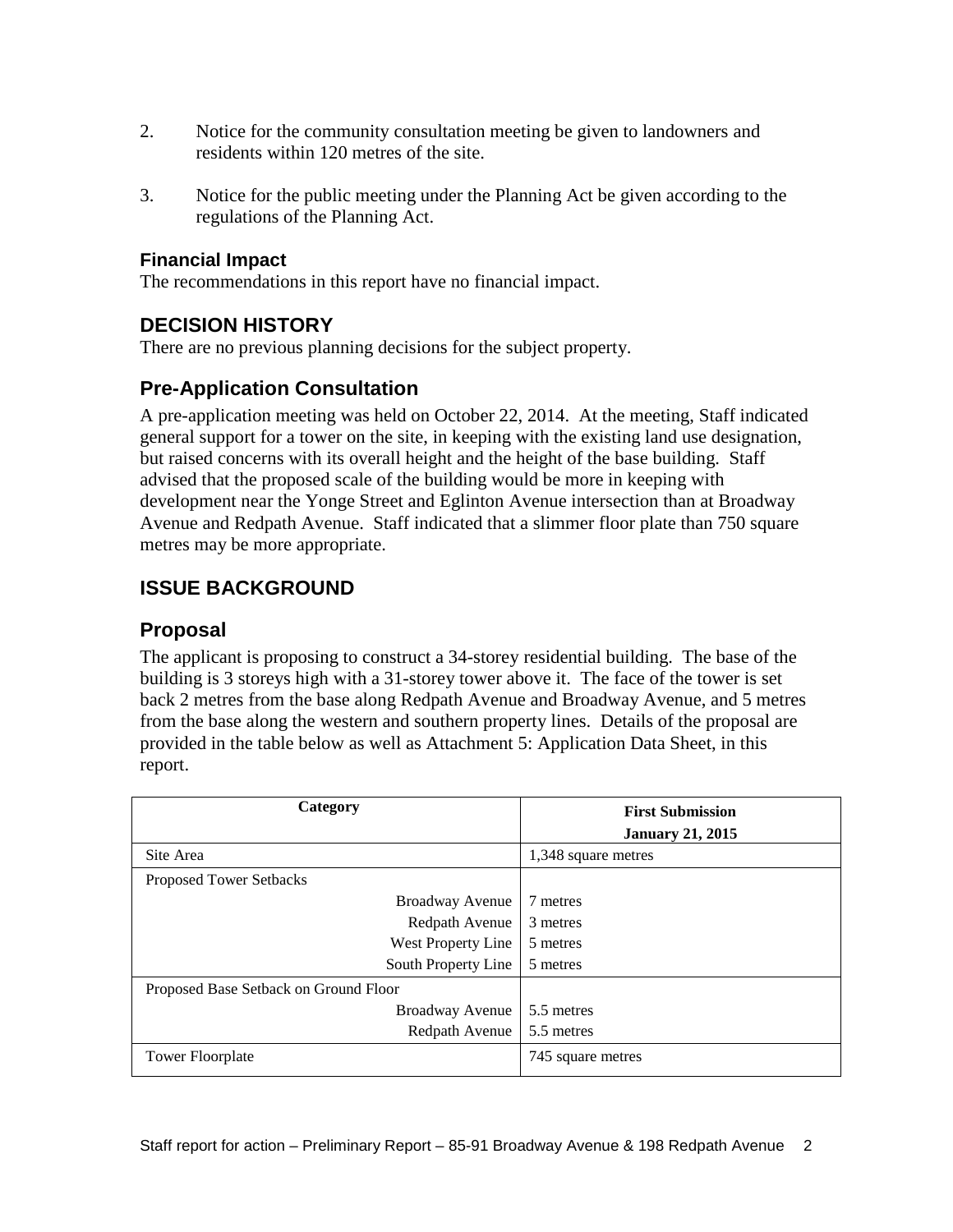| Category                                                           | <b>First Submission</b>                            |  |  |  |  |
|--------------------------------------------------------------------|----------------------------------------------------|--|--|--|--|
|                                                                    | <b>January 21, 2015</b>                            |  |  |  |  |
| Gross Floor Area                                                   |                                                    |  |  |  |  |
| <b>Total Residential</b>                                           | 24,867 square metres                               |  |  |  |  |
| Non-Residential                                                    | 0 square metres                                    |  |  |  |  |
| Total                                                              | 24,867 square metres                               |  |  |  |  |
| Floor Space Index                                                  | 18.4                                               |  |  |  |  |
| Number of Units                                                    |                                                    |  |  |  |  |
| Studio                                                             | $\mathbf{0}$                                       |  |  |  |  |
| 1 Bedroom                                                          | 198 (61%)                                          |  |  |  |  |
| 2 Bedroom                                                          | 124 (39%)                                          |  |  |  |  |
| 3 Bedroom                                                          | $\Omega$                                           |  |  |  |  |
| Total                                                              | 322                                                |  |  |  |  |
| Ground Floor Height                                                | 5.795 metres                                       |  |  |  |  |
| Sidewalk width Broadway Avenue (1.6 m existing)                    | 1.6 metres (does not include landscape setback)    |  |  |  |  |
| Sidewalk width Redpath Avenue (1.6 m existing)                     | 1.6 metres (does not include landscape setback)    |  |  |  |  |
| <b>Proposed Vehicular Parking</b>                                  |                                                    |  |  |  |  |
| (residential:visitor:non-residential)                              | $(67:10:0)$ (97 including 4 x factor for carshare) |  |  |  |  |
| Proposed Bicycle Parking                                           |                                                    |  |  |  |  |
| (residential: visitor: retail/office)                              | $(216:34:0)$ $(250 \text{ total})$                 |  |  |  |  |
| <b>Loading Spaces</b>                                              |                                                    |  |  |  |  |
| Description                                                        | 1 Type G Space                                     |  |  |  |  |
| <b>Amenity Space</b>                                               |                                                    |  |  |  |  |
| <b>Interior Residential</b>                                        | 644 (644 required)                                 |  |  |  |  |
| <b>Exterior Residential</b><br><b>Total Amenity Space Provided</b> | 644 (644 required)<br>1,288 (required)             |  |  |  |  |
|                                                                    |                                                    |  |  |  |  |
| <b>Building Height</b>                                             | 115.15 metres (including mechanical)               |  |  |  |  |

## **Site and Surrounding Area**

The subject site is located at the southwest corner of Broadway Avenue and Redpath Avenue. The site is a consolidation of properties, specifically: 95-91 Broadway Avenue and 198 Redpath Avenue. The site currently contains two single detached dwellings and three duplexes. The site is 1,348 square metres in area and is approximately square in shape.

- North: A 20-storey condominium building at the north side of Broadway Avenue. Continuing north are lower scale apartment buildings and further north is Redpath Park North.
- East: A recently OMB approved residential development consisting of two 34-storey towers on the east side of Broadway Avenue. Continuing east are lower scale slab apartment buildings and a 19-storey residential condominium building.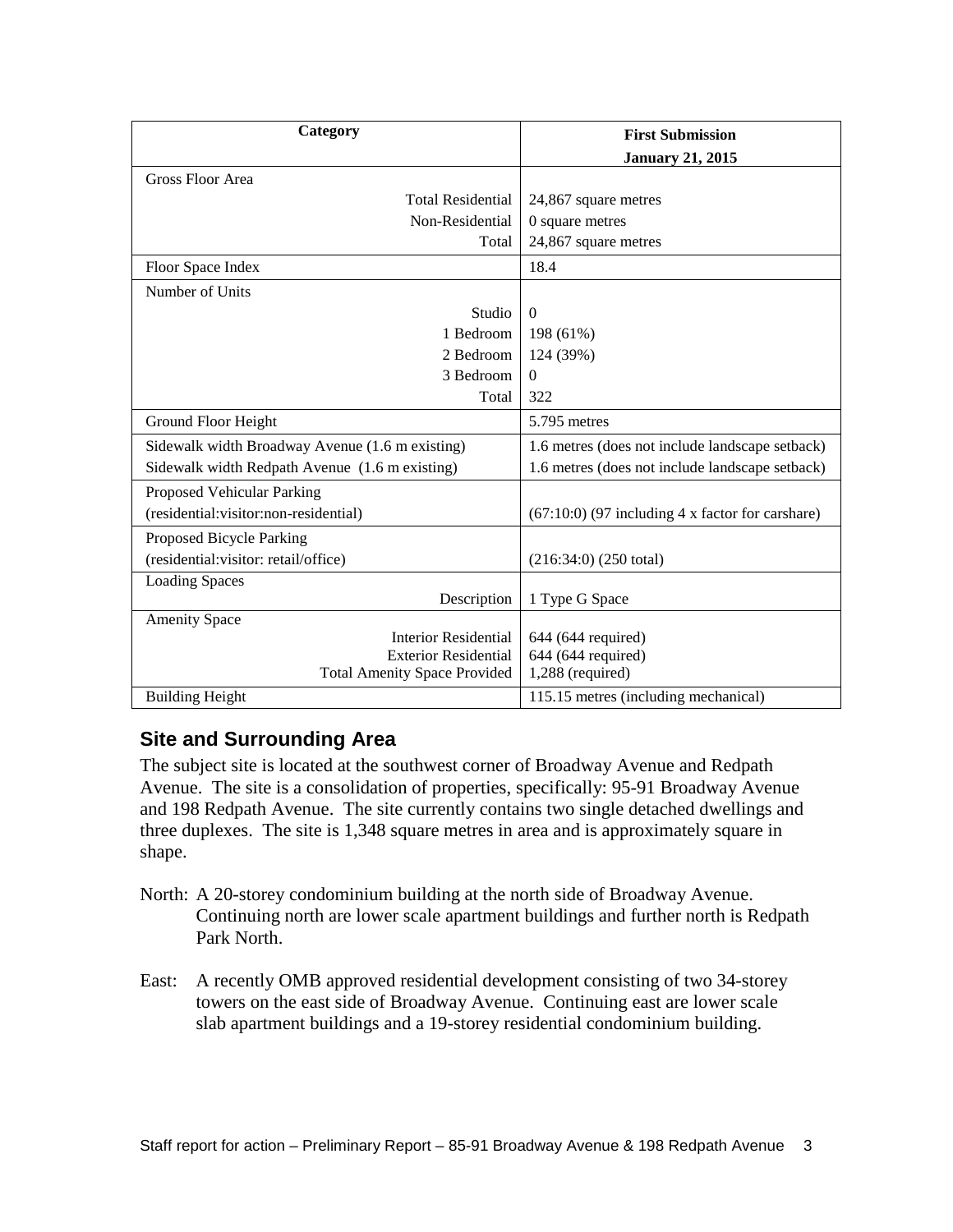- South: An 8-storey residential building and continuing south there is an approved 34 storey residential building at the southeast corner of Roehampton Avenue and Redpath Avenue as well as an application for a 38-storey residential condominium building at the southwest corner of Roehampton Avenue and Redpath Avenue.
- West: A 10-storey rental apartment building. Continuing further west towards Yonge Street there is a 24-storey residential building, a secondary school (Northern Toronto Collegiate Institute) and low-rise retail along Yonge Street.

## **Provincial Policy Statement and Provincial Plans**

The Provincial Policy Statement (PPS), 2014 provides policy direction on matters of provincial interest related to land use planning and development. These policies support the goal of enhancing the quality of life for all Ontarians. Key policy objectives include: building strong healthy communities; wise use and management of resources and protecting public health and safety. The PPS recognizes that local context and character is important. City Council's planning decisions are required to be consistent with the PPS.

The Growth Plan for the Greater Golden Horseshoe provides a framework for managing growth in the Greater Golden Horseshoe including: directions for where and how to grow; the provision of infrastructure to support growth; and protecting natural systems and cultivating a culture of conservation. The Growth Plan for the Greater Golden Horseshoe encourages intensification and envisions increased density in the Urban Growth Centres. The Yonge Eglinton Centre is a designated Urban Growth Centre in the Growth Plan. City Council's planning decisions are required to conform, or not conflict, with the Growth Plan for the Greater Golden Horseshoe.

Staff will review the proposed development for consistency with the PPS and for conformity with the Growth Plan for the Greater Golden Horseshoe.

## **Official Plan**

The City of Toronto Official Plan contains a number of policies that apply to the proposed development. A link to the Official Plan can be found here: http://www1.toronto.ca/static\_files/CityPlanning/PDF/chapters1\_5\_dec2010.pdf

#### **Chapter 2 – Shaping the City**

#### **Section 2.2.2 Centres: Vital Mixed Use Communities**

The proposed development is located in the *Yonge-Eglinton Centre*. *Yonge-Eglinton Centre* is situated in midtown Toronto with a more central location in Toronto's transit network than the other *Centres*. The *Centre* is at the crossroads of the Yonge subway line and the Eglinton Crosstown Light Rail Transit line now under construction.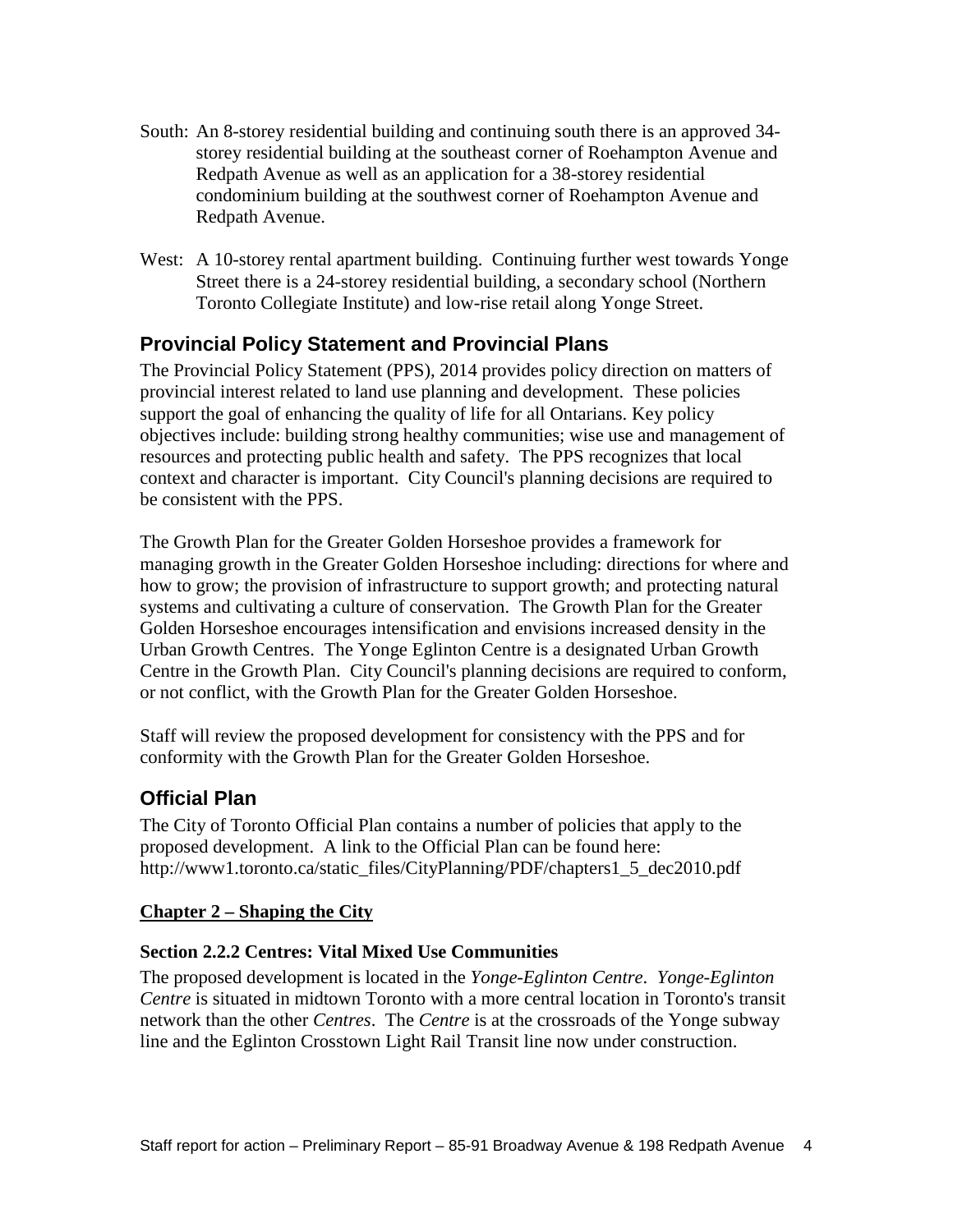Due to the strategic location of the *Yonge-Eglinton Centre*, it should continue to develop as both an office centre and a desirable living area. The *Yonge-Eglinton Centre* has potential for new development through infill and development. Through new development and City initiatives, improved public realm, parks and other open spaces will be created.

*Centres* in the Official Plan are a priority for managing growth in the City. They should be vibrant, mixed-use and supported by public transit. Each *Centre* in the Official Plan will have a secondary plan. Secondary Plans for *Centres* will, among other things, provide a supportive environment for residential and employment growth, including new commercial office space and transit oriented development.

The plan will also delineate the boundaries of the growth centre, provide a strategy for public realm and parks improvements, support the use of public transit and other transportation models (e.g. cycling and walking) and ensure that an appropriate transition is created between high growth areas and lower scale development, particularly *Neighbourhoods*.

#### **Chapter 3 – Built Form**

#### **Section 3.1.2 Built Form**

The Official Plan states that architects and developers have a civic responsibility to create buildings that not only meet the needs of their clients, tenants and customers, but also the needs of the people who live and work in the area who will encounter the building in their daily lives. New development in Toronto will be located and organized to fit with its existing and/or planned context. It will do this by: generally locating buildings parallel to the street or along the edge of a park or open space, have a consistent front yard setback, acknowledge the prominence of corner sites, locate entrances so they are clearly visible and provide ground floor uses that have views into and access from streets. New development will also locate and organize vehicle parking and vehicular access to minimize their impacts on the public realm. Furthermore, new development will create appropriate transitions in scale to neighbouring existing and/or planned buildings limit shadowing on streets, properties and open spaces and minimize any additional shadowing and uncomfortable wind conditions on neighbouring parks to preserve their utility.

In the addition to the policies above, new development will be massed to define the edges of streets, parks and open spaces to ensure adequate access to sky view for the proposed and future uses. New development will also provide public amenity, enhance the public realm through streetscape improvements and ensure that significant new multi-unit residential development provides indoor and outdoor amenity space for residents of the new development.

#### **Section 3.1.3 Built Form – Tall Buildings**

The applicant is proposing to construct a Tall Building. Policy 3.1.3 states that Tall Buildings come with larger civic responsibilities than buildings of a smaller scale. In addition to specific built form characteristics, the policy states that proposals for Tall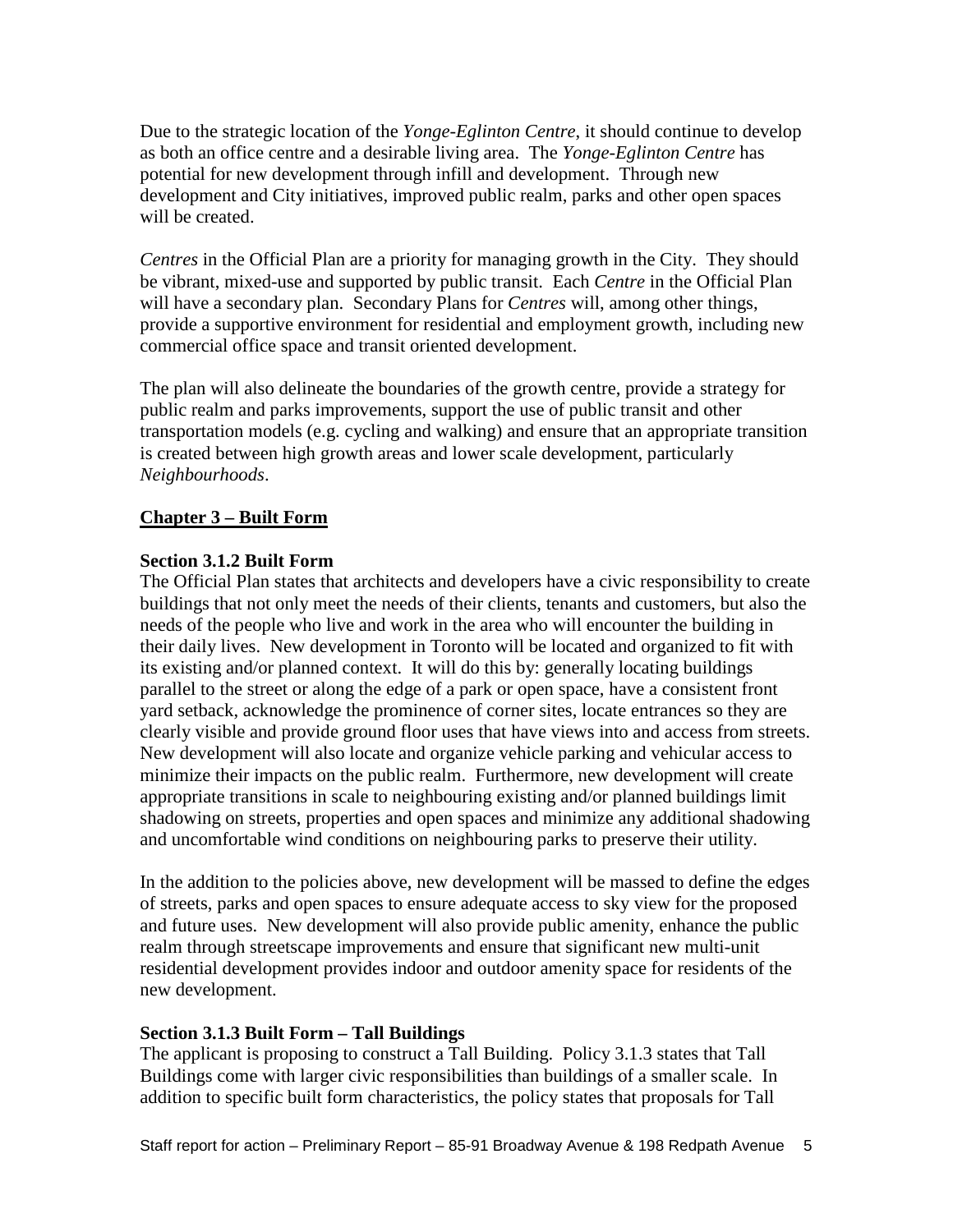Buildings should clearly demonstrate how they relate to the existing and planned context, take into account their relationship with the topography and other tall buildings and how they meet the other objectives of the Official Plan.

#### **Section 3.2.1 Housing**

The Official Plan policies address the need to preserve and increase the City's supply of rental and affordable housing. The site of the proposed development contains 35 residential rental units. Policies in Section 3.2.1 of the Official Plan provide that new development that would have the effect of removing six or more rental units should not be approved unless the same number, size and type of rental housing units are replaced and maintained with rents similar to those already in effect. An acceptable tenant relocation and assistance plan is also required to address moving related costs, alternative accommodation, and other assistance to lessen hardship.

#### **Chapter 4 – Land Use Designations**

#### **Section 4.2 Apartment Neighbourhoods**

The proposed development is located in an *Apartment Neighbourhoods* designated area. *Apartment Neighbourhoods* are made up of apartment buildings, parks, local institutions, cultural and recreation facilities, small scale retail service and office uses. *Apartment Neighbourhoods* are generally not intended for significant growth. Compatible infill, however, is contemplated on sites containing existing apartment buildings that have underutilized land. New and infill development will improve the quality of life for both new and existing residents. New and infill development in *Apartment Neighbourhoods* will contribute to the quality of life by massing new buildings to transition between areas of different development intensity and scale. In particular, *Neighbourhoods* will be protected through setbacks and/or stepping down of heights. New and infill development will also frame the edges of streets and parks, screen service areas, limit shadow and mitigate wind on parks and open spaces as well as *Neighbourhoods*. It will also enhance the safety, amenity and animation of adjacent streets and open spaces.

In addition to the policies listed above, infill development will also maintain an appropriate residential amenity on site, provide existing residents with access to community benefits, maintain adequate sunlight, privacy and areas of landscaped open space, front onto public streets and provide pedestrian entances from adjacent public streets. Furthermore, infill development in *Apartment Neighbourhoods* will provide adequate on-site, below grade, shared vehicular parking for both new and existing development, screen surface parking, preserve important landscape features and walkways, consolidate loading, servicing and delivery facilities and preserve or provide adequate alternative on-site recreational space for residents.

#### **Yonge-Eglinton Secondary Plan**

The site is located in the Yonge-Eglinton Secondary Plan Area. A primary objective of the Yonge-Eglinton Secondary Plan is to maintain and reinforce the stability of *Neighbourhoods* and to minimize conflicts among *Mixed Use Areas*, *Apartment*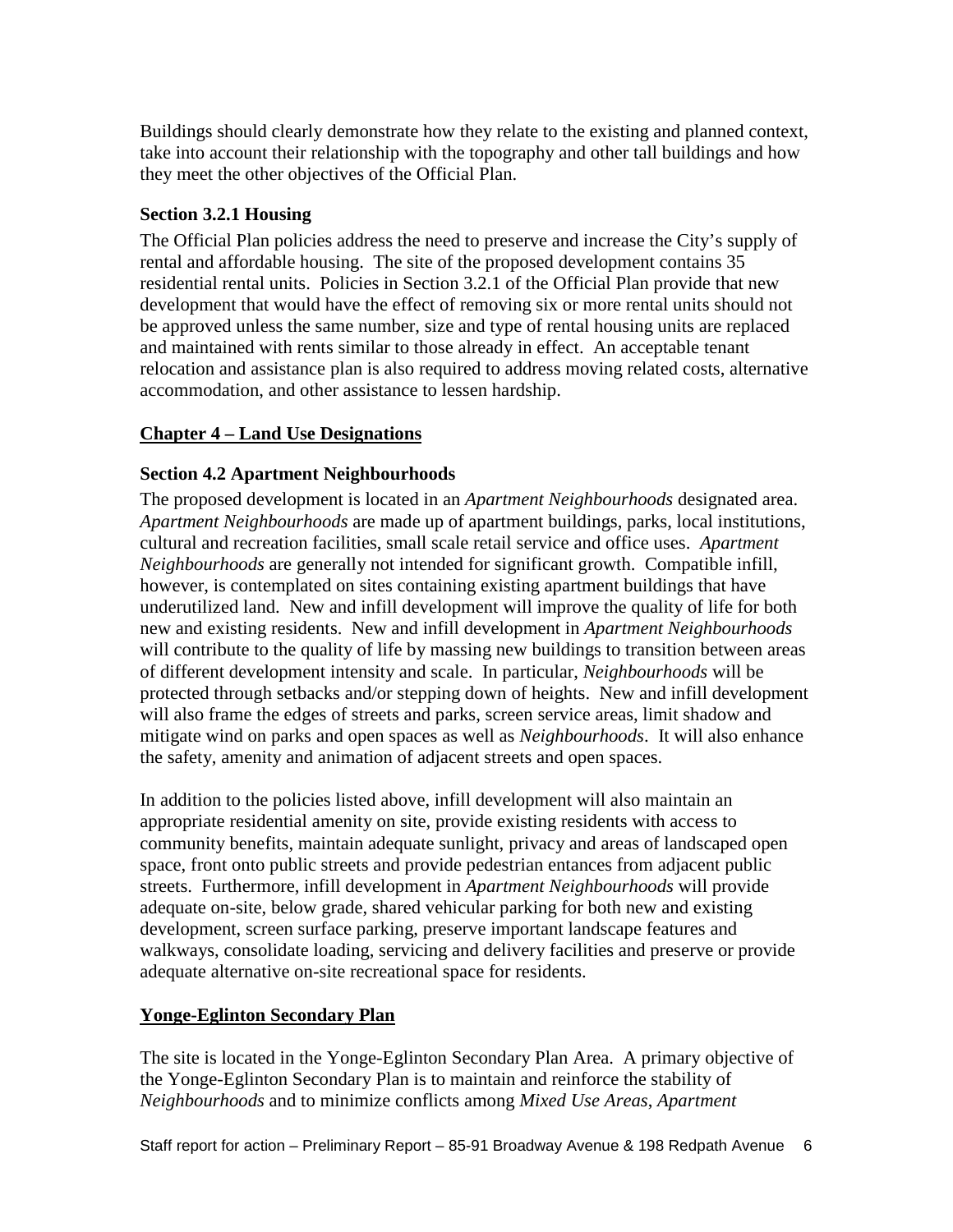*Neighbourhoods*, *Neighbourhoods* and *Parks and Open Space Areas* in terms of land use, scale and vehicular movement. The Secondary Plan also requires that a full range of housing options (form, tenure) be provided in the Yonge-Eglinton Area that is suitable for family and other households in that manner that is: "contextually appropriate and compatible with existing residential uses and residential built form."

The *Mixed Use Areas* in the Official Plan contain a mix of retail, service commercial, office and residential uses with the highest concentration at Yonge Street and Eglinton Avenue and a smaller concentration at the Yonge/Davisville subway station.

Commercial development will be strengthened in the Yonge-Eglinton Area, specifically, the following will be supported:

- street related retail and service uses in the *Mixed Use Areas* except Area 'E';
- office commercial uses in the *Mixed Use Areas* 'A', 'B', 'C; and 'D'; and
- restricted retail uses in *Mixed Use Area* 'E'.

New development in the Yonge-Eglinton Secondary Plan Area will protect the scale of development in *Neighbourhoods* while minimizing impacts (shadowing, overlook, loss of skyview) on lower scale built form in *Neighbourhoods*. New development will transition in height and scale from developments in *Mixed Use Areas* and *Apartment Neighbourhoods* to *Neighbourhoods*, particularly when higher density designations abut a *Neighbourhood*.

The Yonge-Eglinton Secondary Plan states that the highest densities will be located in *Mixed Use Area* 'A', with developments of a lesser scale located in *Mixed Use Areas* 'B', 'C' and 'D'. Higher density development is permitted in *Apartment Neighbourhoods* with nearby subway station access. Reduced parking requirements are permitted in the Yonge-Eglinton Secondary Plan Area where it can be demonstrated that projected travel can be accommodated by means other than the automobile. Bicycle linkages, facilities and new pedestrian connections will also be encouraged.

New development will promote architectural excellence while also providing for improvements in the public realm. New, flexible, community service facilities and social infrastructure will be provided in a timely manner in the Secondary Plan Area. New parks and open spaces will also be secured in the Yonge-Eglinton Secondary Plan Area along with improvements to the existing parks and open spaces as well as the public realm.

Development within the Yonge-Eglinton Secondary Plan Area will the satisfy the requirements of the Growth Plan for the Greater Golden Horseshoe, transition down in height from Yonge Street and Eglinton Avenue east towards Mount Pleasant Avenue, be compatible with the character of existing *Neighbourhoods* and maintain a high quality of residential amenity. Investment in public transit infrastructure will be a priority in the Yonge-Eglinton *Centre*.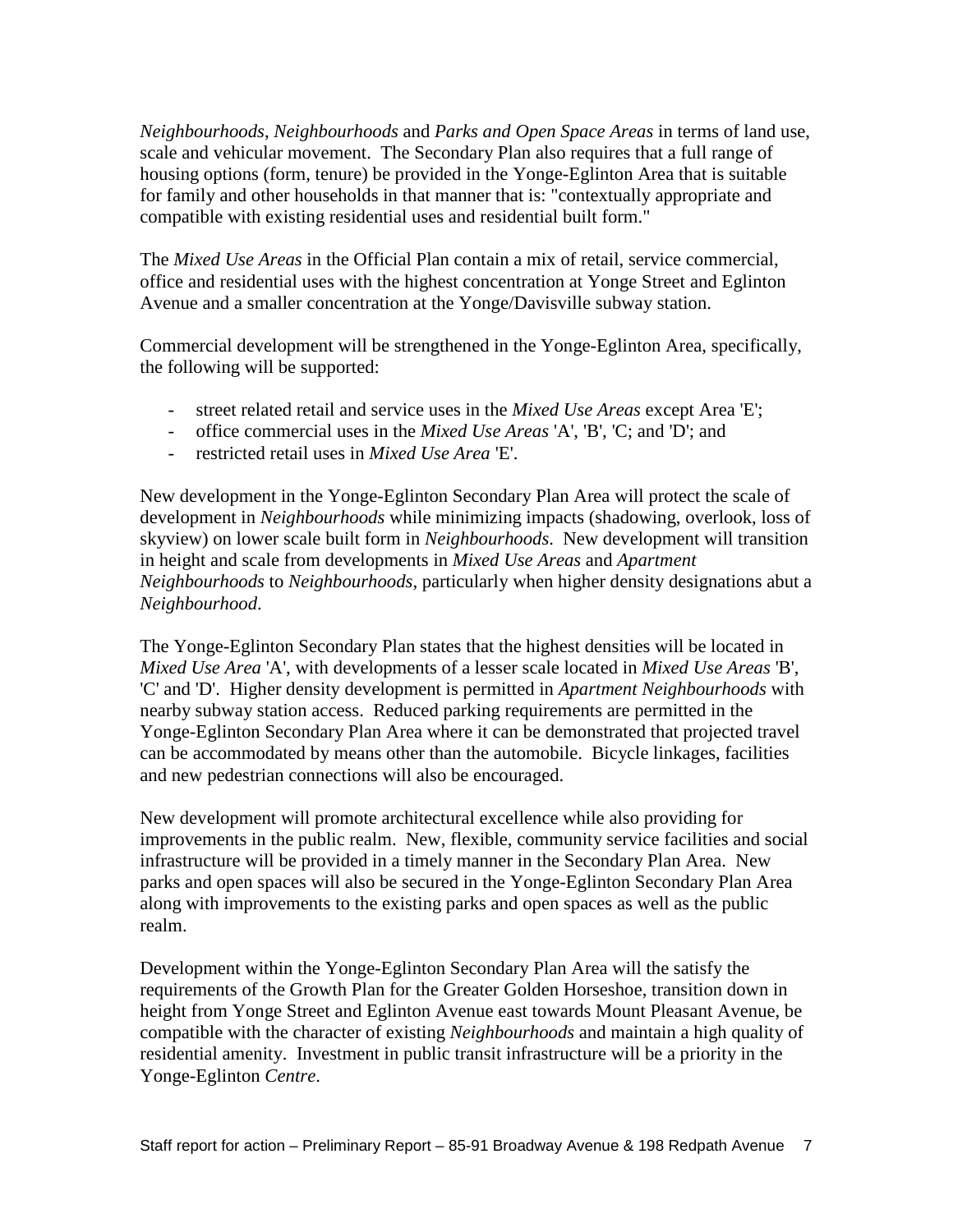## **Tall Building Design Guidelines**

In May 2013, Toronto City Council adopted the updated city-wide Tall Building Design Guidelines and directed City Planning staff to use these Guidelines in the evaluation of all tall building development applications.

The Guidelines establish a unified set of performance measures for the evaluation of tall building proposals to ensure they fit within their context and minimize their local impacts. The Guidelines are available at: http://www.toronto.ca/planning/tallbuildingdesign.htm

## **Midtown in Focus**

On August 25, 2014 Toronto City Council adopted the Midtown in Focus Parks, Open Space and Streetscape Plan ("the Plan") and committed to supporting the strategies and initiatives identified in the plan. Council further directed that the Plan be used to inform current and future development applications in the Plan area. A copy of the implementing report and plan can be found at:

http://www1.toronto.ca/wps/portal/contentonly?vgnextoid=d421bf26585a2410VgnVCM 10000071d60f89RCRD

The Midtown in Focus, Parks, Open Space and Street Plan, creates a framework for coordinated improvements within the Yonge-Eglinton area. The Plan identifies how the existing network of parks, open space, streets and public buildings can be improved over the next 5 to 10 years to create an attractive, safe, and comfortable network of public spaces that supports city life in Midtown. The urban design framework of Midtown in Focus supports the public realm policies of the Official Plan as well as the Yonge-Eglinton Secondary Plan.

City Planning Staff are bringing forward amendments to the existing Yonge-Eglinton Secondary Plan to implement the Midtown in Focus public realm plan for consideration by City Council in the second quarter of 2015.

Broadway Avenue is intended to provide a multipurpose promenade on its south side referred to as the Park Street Loop in the Midtown in Focus public realm plan. In order to achieve this promenade, a building setback of 7.5 metres is required along the south side of Broadway Avenue at the location of the proposed development. No special setbacks or paving treatments are contemplated for this section of Redpath Avenue in the Midtown in Focus public realm plan.

## **Zoning**

The site is currently zoned R2 z2.0 in Zoning By-law 438-86 with a permitted height of 38 metres. It is zoned R (d2.0) (x912) in Zoning By-law 569-2013 with a permitted height of 38.0 metres. The R designation permits a variety of residential uses, the permissions in 569-2013 are largely the same as those in By-law 438-86.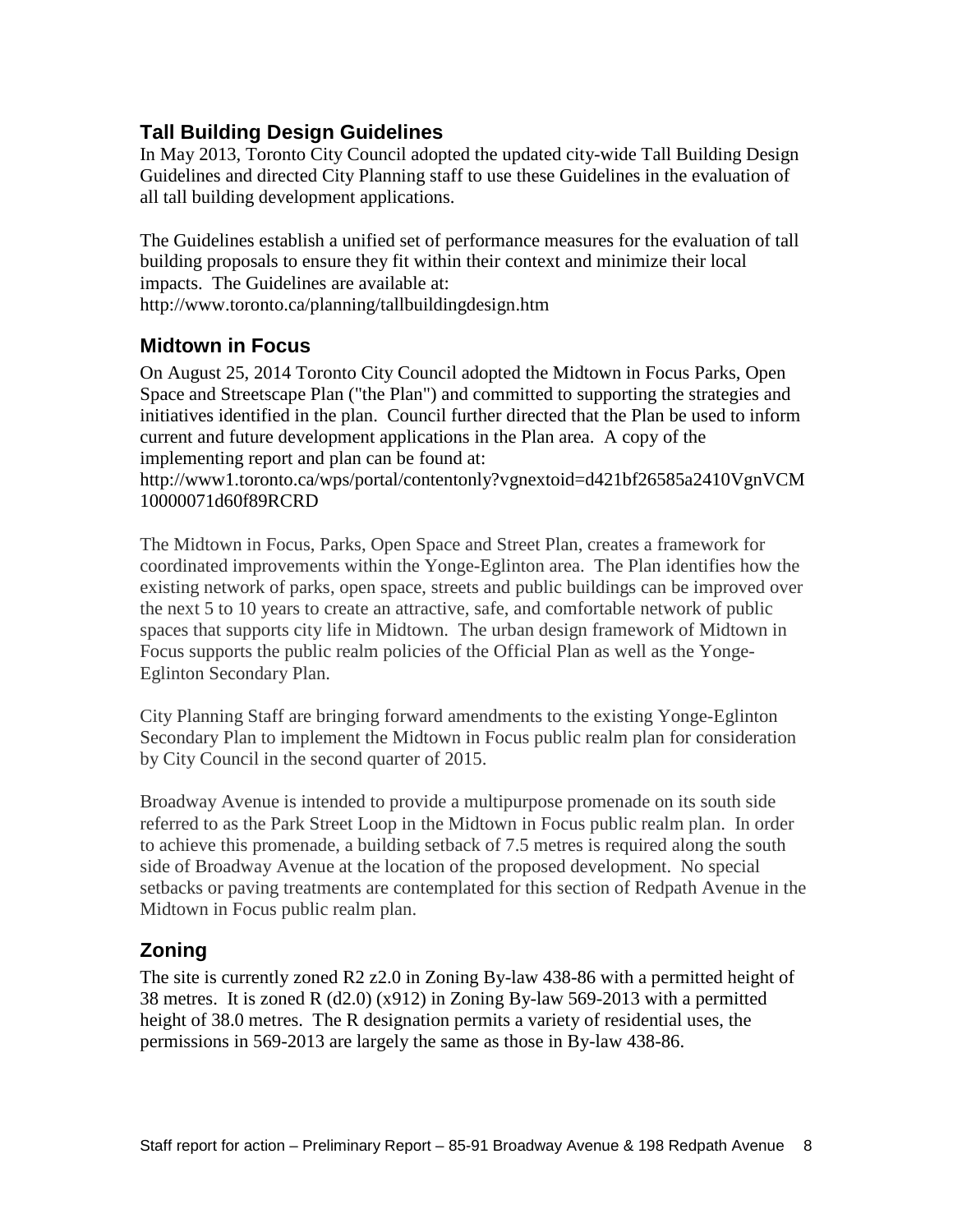## **Site Plan Control**

A site plan application is required for the proposal but has not been submitted.

## **Reasons for the Application**

The Zoning By-law Amendment Application is required to allow for the proposed permitted height (116 metres instead of 38 metres) and density (18.4 FSI instead of 2).

## **COMMENTS**

## **Application Submission**

The following reports/studies were submitted with the application:

- Toronto Green Standard Checklist;
- Architectural Drawings;
- Storm Water Management Report;
- Site Servicing Report;
- Grading Plan;
- Transportation Impact Statement;
- Planning Rationale Report;
- Shadow Study;
- Pedestrian Level Wind Study; and
- Arborist Report

A Notification of Incomplete Application issued on February 11, 2015 identifies the outstanding material required for a complete application submission as follows:

- A housing issues report; and
- An application for Rental Housing Demolition is required.

## **Issues to be Resolved**

The site is appropriate for a residential tall building on the basis of policy and context considerations. Staff have, however, identified the following issues to be addressed:

Staff are concerned about the lack of a housing issues report or application for Rental Housing Demolition. Staff will have to verify the existence and number of current rental units and establish a suitable tenant assistance and relocation package in the event that the proposal is recommended for approval.

The density proposed on the site is significant at 18.4 times the lot area. Density is an outcome of height, massing, setbacks and stepbacks. Staff have concerns that the proposed density is too great for the site and that adequate servicing may not be available. Staff will also evaluate impacts arising from the overall height of the proposed building.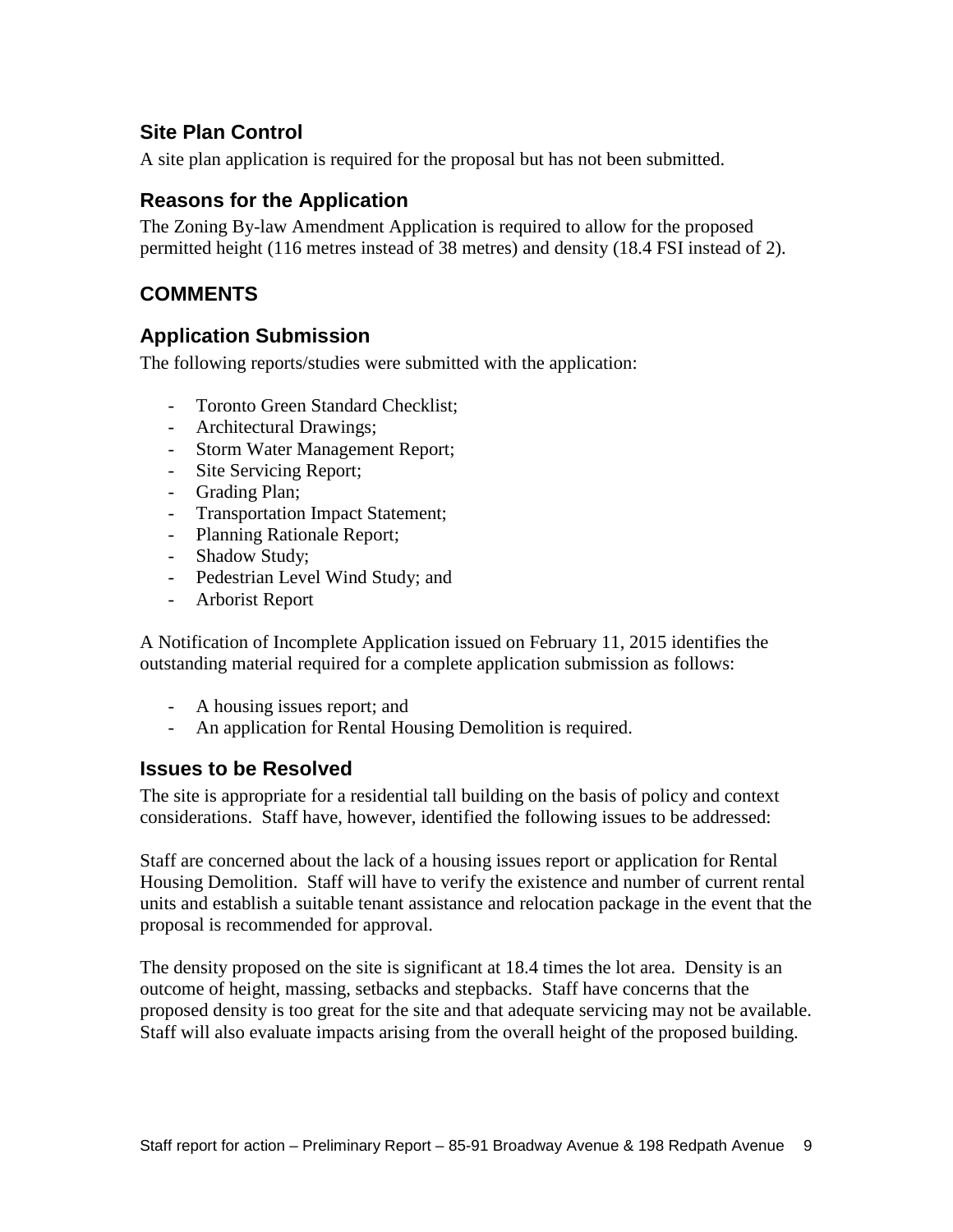The proposed tower currently has substandard stepbacks from the base of the building, especially along Redpath and Broadway Avenues. Large sections of the building are wrapped with balconies and provide only a half metre stepback. This is not sufficient to create a pedestrian scaled base for the building and may not mitigate microclimatic effects of the tower. Reduction in the size of the proposed floor plate of the tower would create a slimmer tower that alleviates some of the concerns outlined above and would result in a scale and proportion more in keeping with the site and context.

Staff are also evaluating the adequacy of the proposed separation distance to the buildings located west and south of the proposed development.

The proposal will be evaluated for compliance with the Midtown in Focus Public Realm Plan, in particular, Staff wish to evaluate the size of the setback and treatment of the Broadway Avenue frontage in order to secure this segment of the Park Street Loop outlined in the Public Realm Plan.

Staff will also evaluate the project for appropriate Section 37 benefits.

The issues listed above are not intended to constitute an exhaustive list. Additional issues may be identified through the review of the application, agency comments and the community consultation process.

### **CONTACT**

Giulio Cescato, Senior Planner Tel. No. 416-392-0459 Fax No. 416-392-1330 E-mail: gcescat@toronto.ca

## **SIGNATURE**

Gregg Lintern, MCIP, RPP Director, Community Planning Toronto and East York District

\_\_\_\_\_\_\_\_\_\_\_\_\_\_\_\_\_\_\_\_\_\_\_\_\_\_\_\_\_\_\_

(P:\2015\Cluster B\pln\TEYCC\6367791089.doc) - vc

## **ATTACHMENTS**

Attachment 1: Site Plan Attachment 2: North Elevation Attachment 3: East Elevation Attachment 4: South Elevation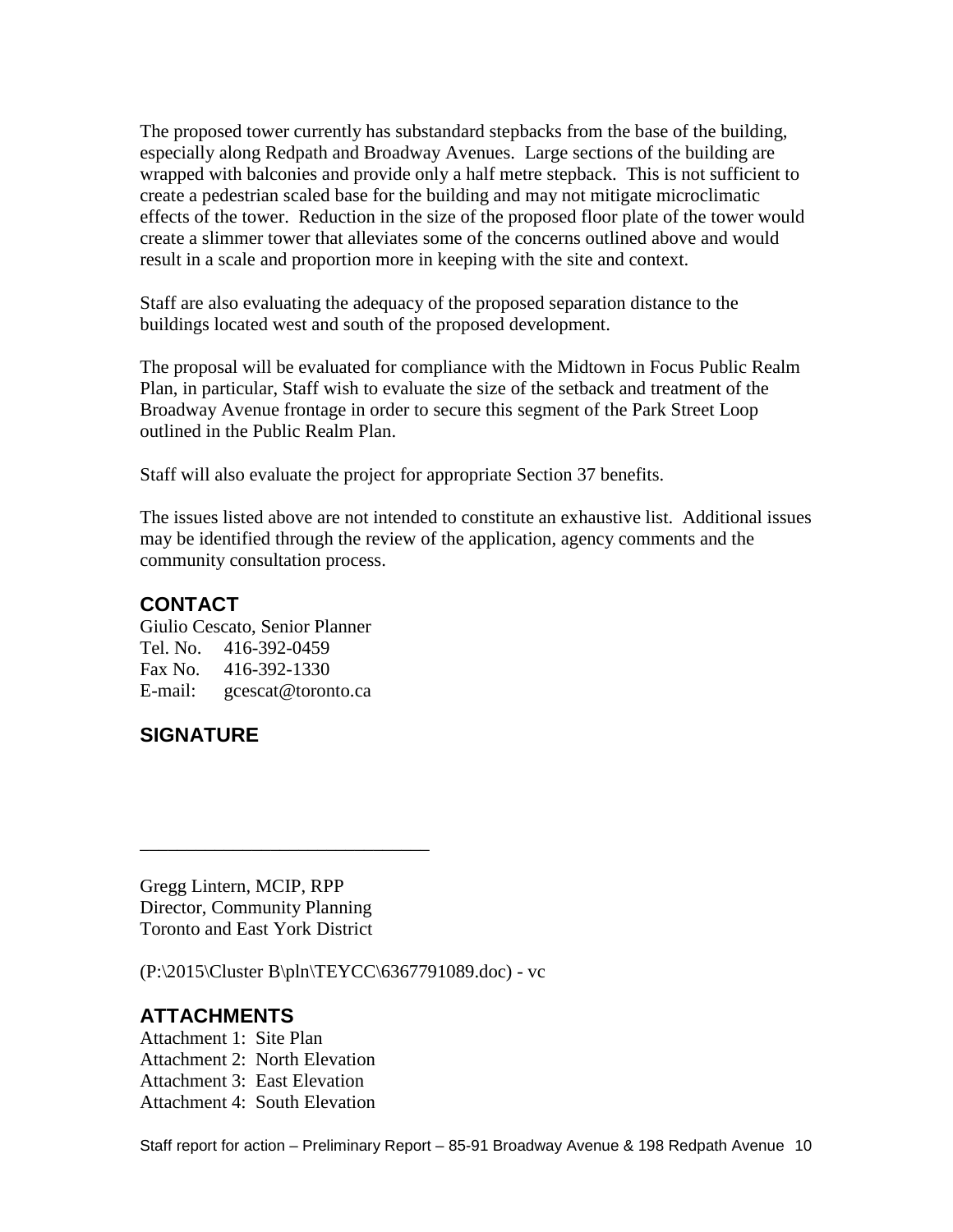Attachment 5: West Elevation Attachment 6: Zoning Attachment 7: Official Plan Attachment 8: Application Data Sheet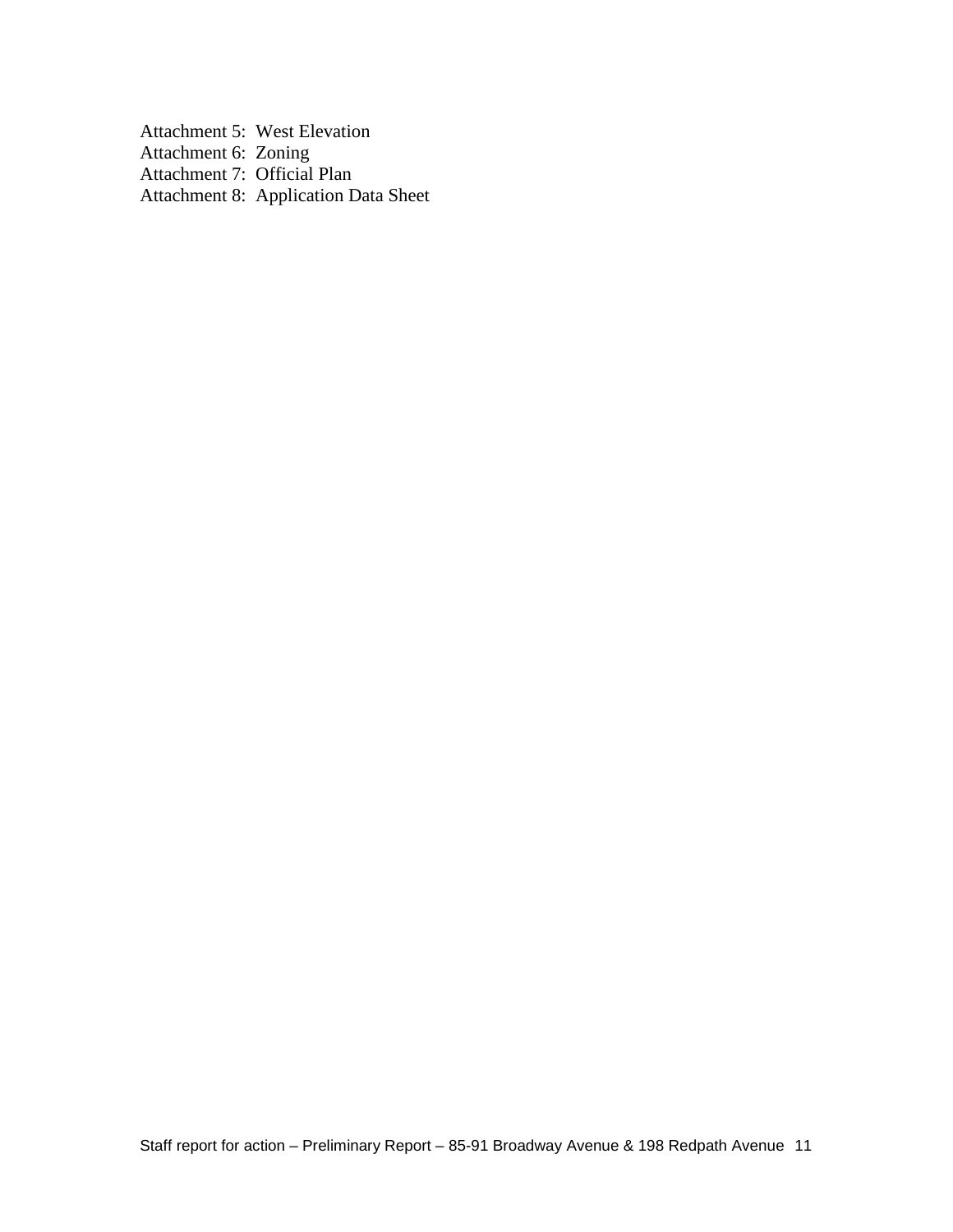

**Site Plan** 85-91 Broadway Avenue & 198 Redpath Avenue **Applicant's Submitted Drawing** Not to Scale 1 File #15 106950 STE 22 0Z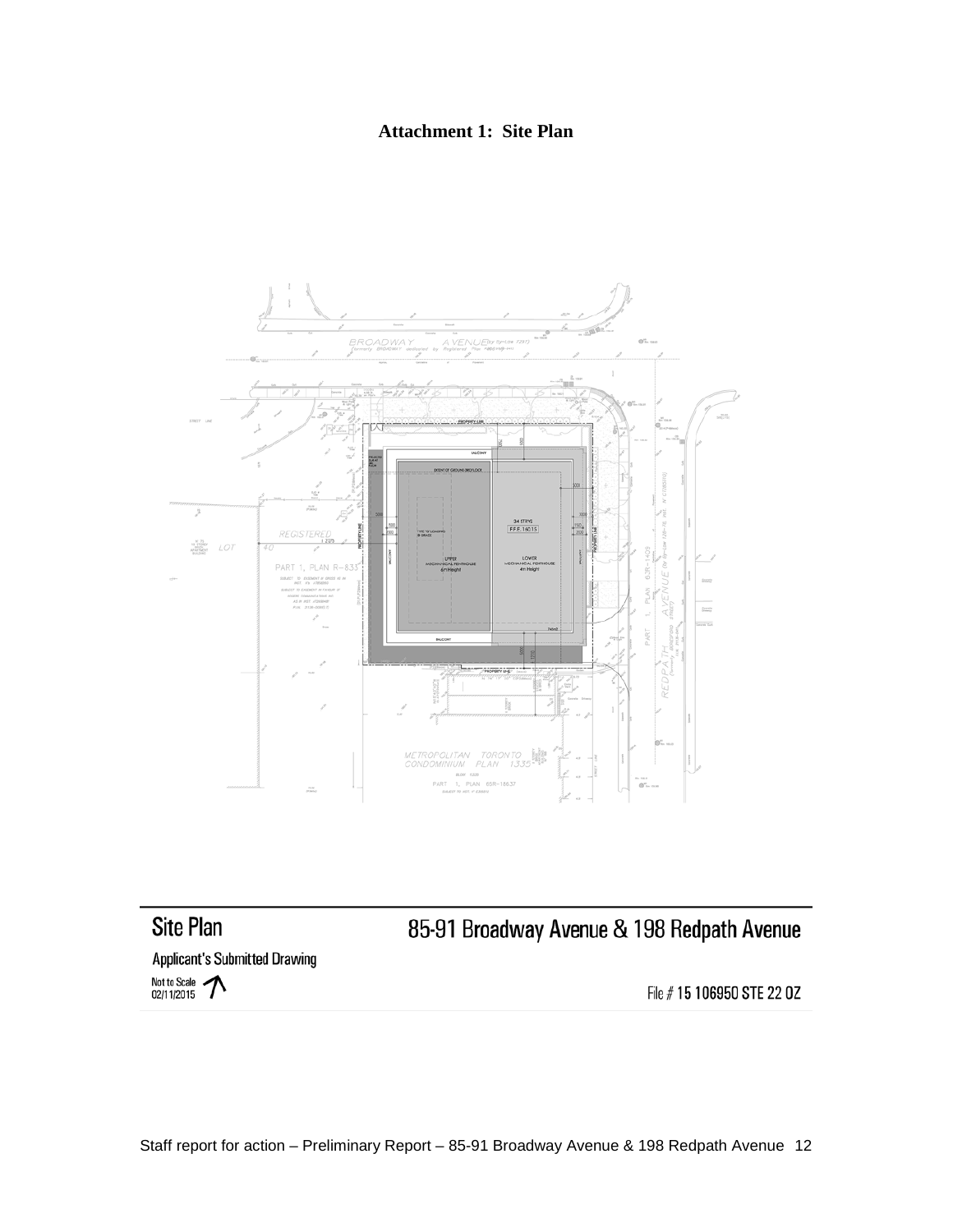#### **Attachment 2: North Elevation**



**North Elevation** 

## **Elevations**

85-91 Broadway Avenue & 198 Redpath Avenue

**Applicant's Submitted Drawing** 

Not to Scale 02/11/2015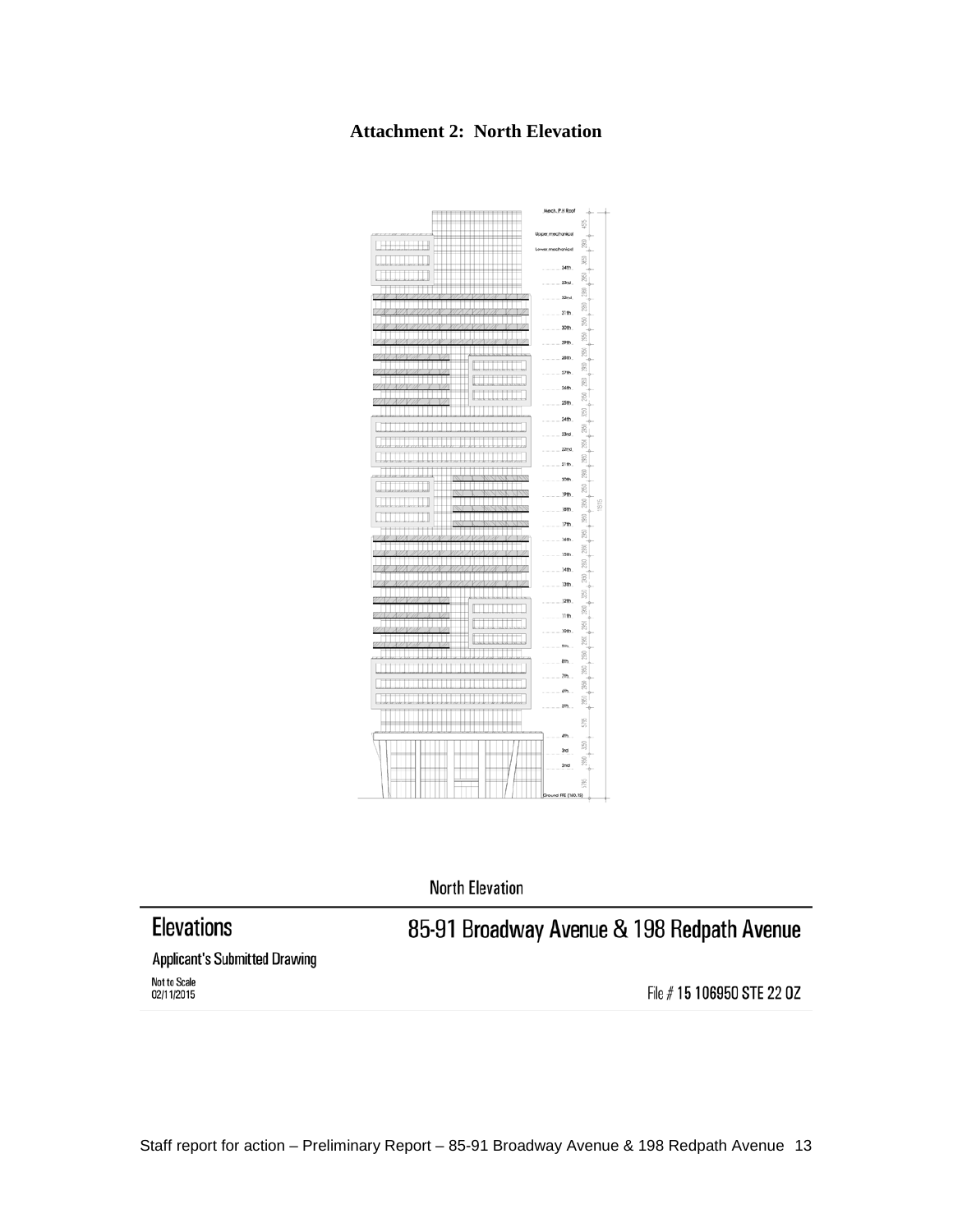#### **Attachment 3: East Elevation**



**East Elevation** 

## **Elevations**

85-91 Broadway Avenue & 198 Redpath Avenue

**Applicant's Submitted Drawing** 

Not to Scale 02/11/2015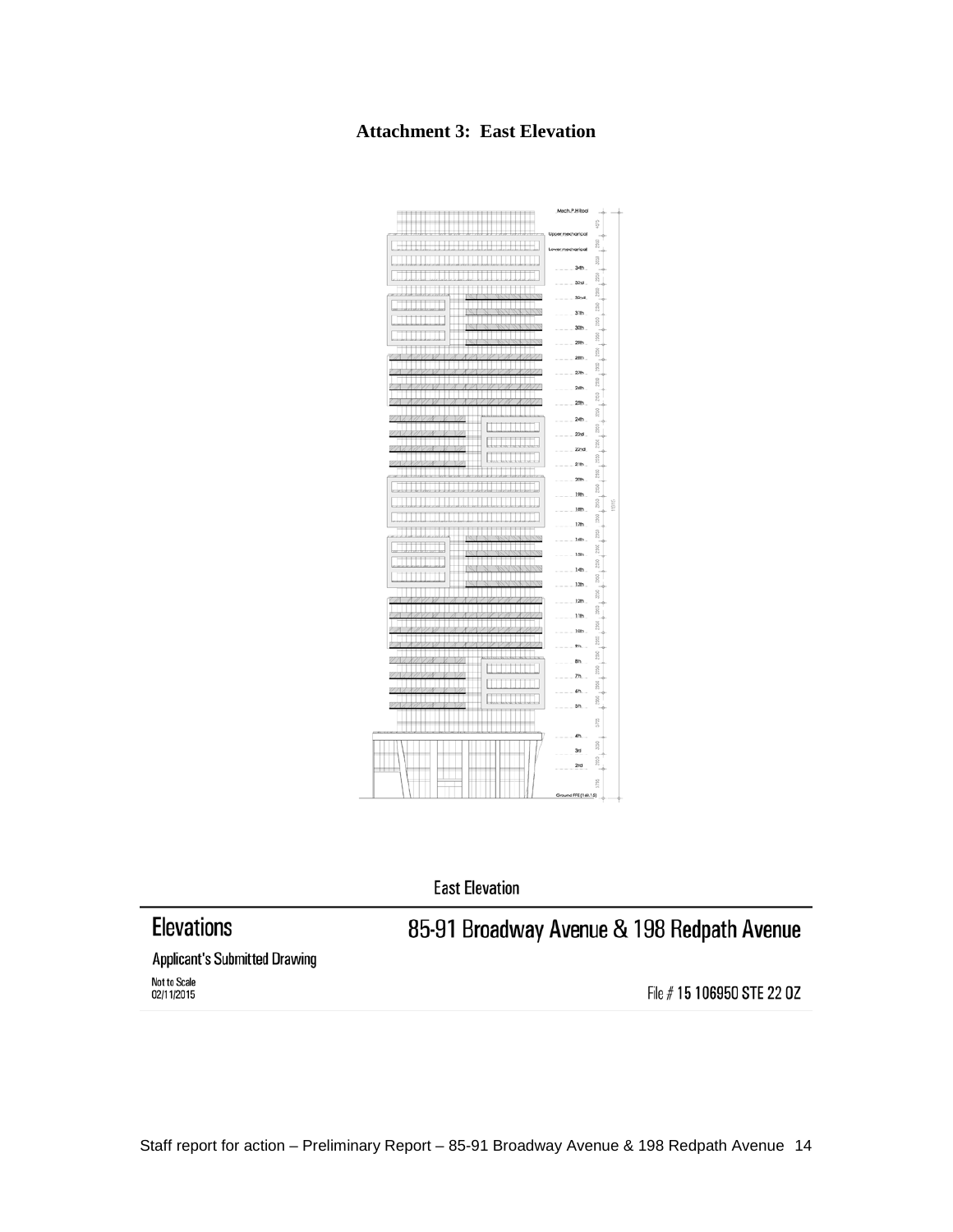#### **Attachment 4: South Elevation**



**South Elevation** 

## **Elevations**

85-91 Broadway Avenue & 198 Redpath Avenue

**Applicant's Submitted Drawing** 

Not to Scale 02/11/2015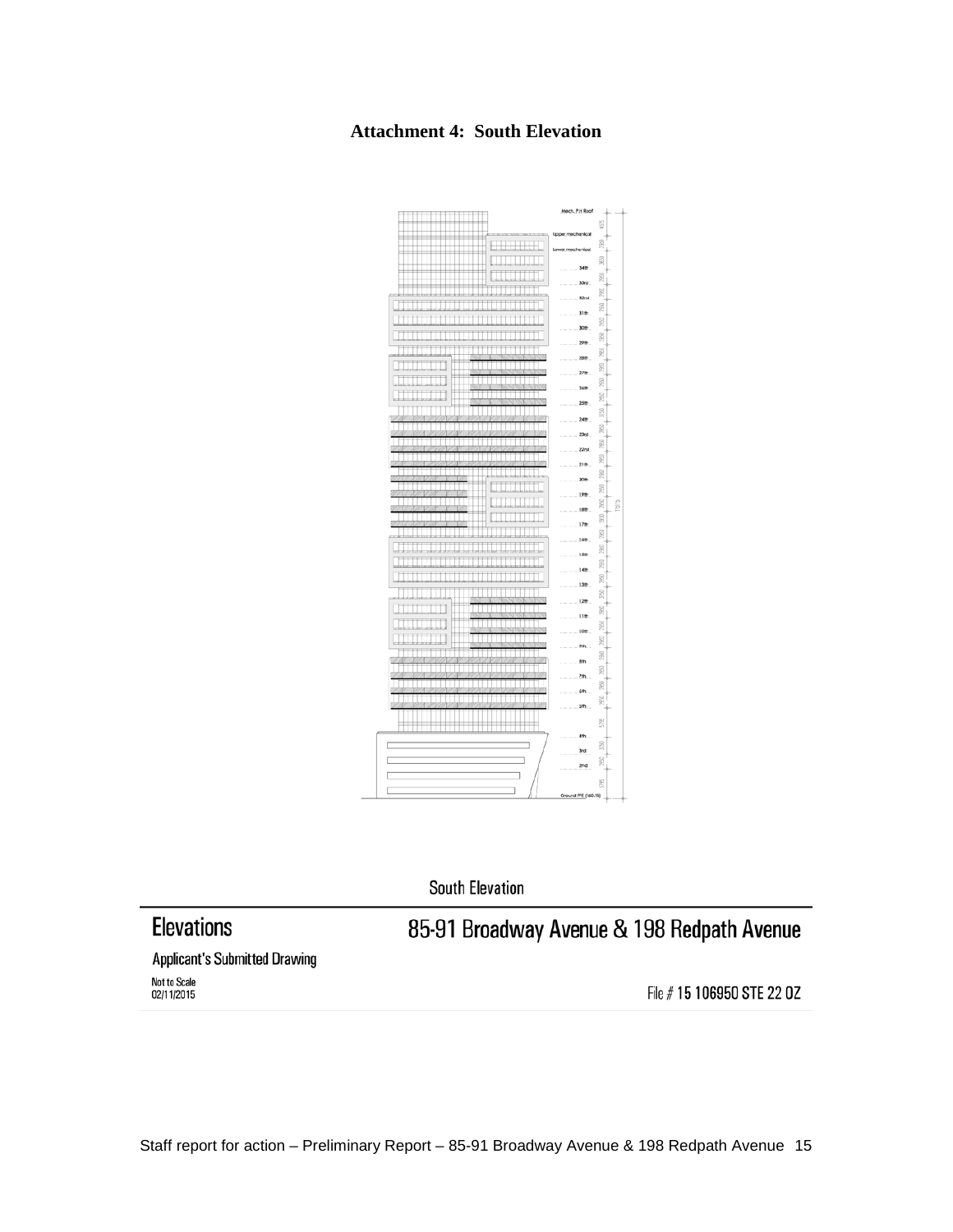

**West Elevation** 

## **Elevations**

85-91 Broadway Avenue & 198 Redpath Avenue

**Applicant's Submitted Drawing** 

Not to Scale 02/11/2015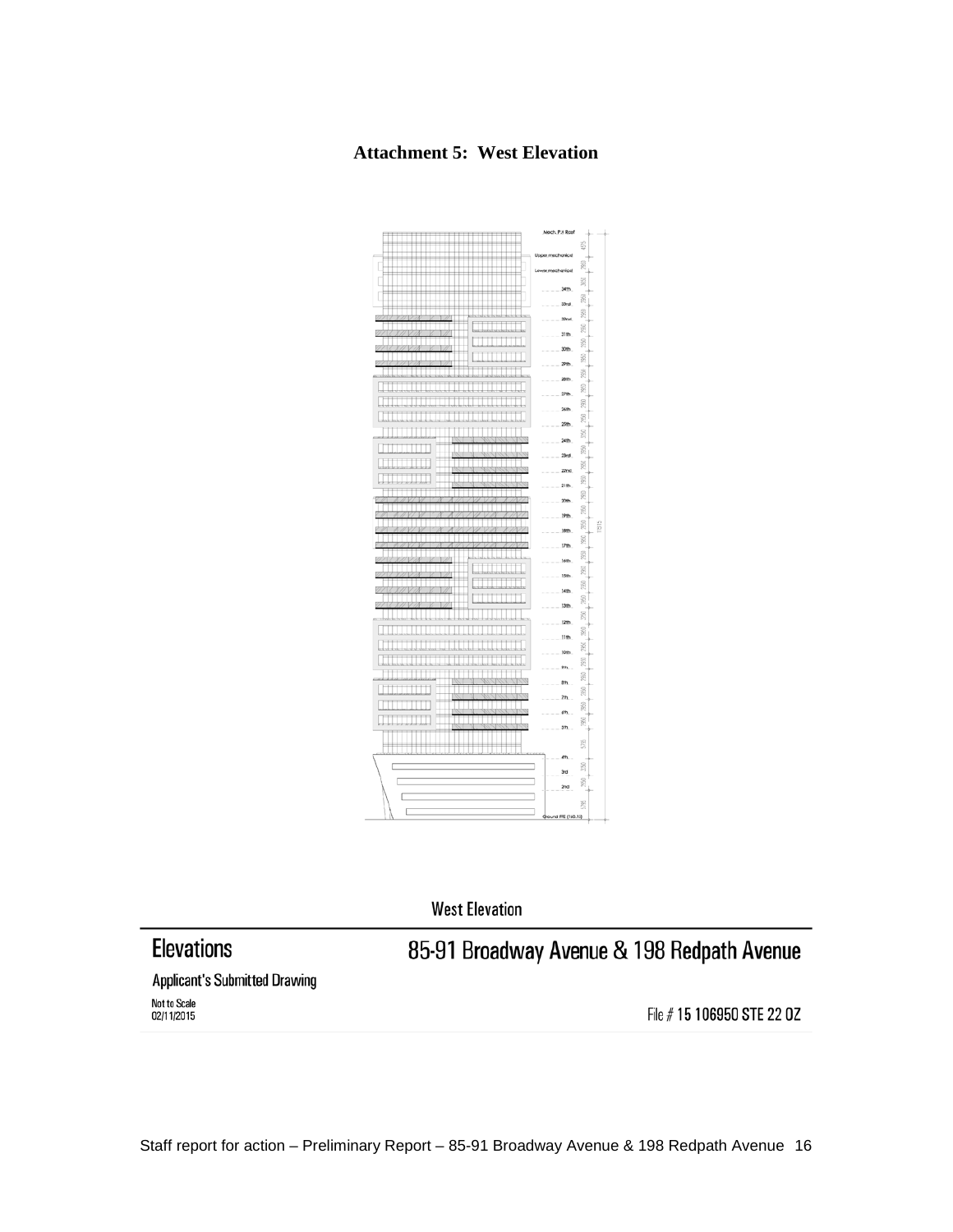

**Attachment 6: Zoning**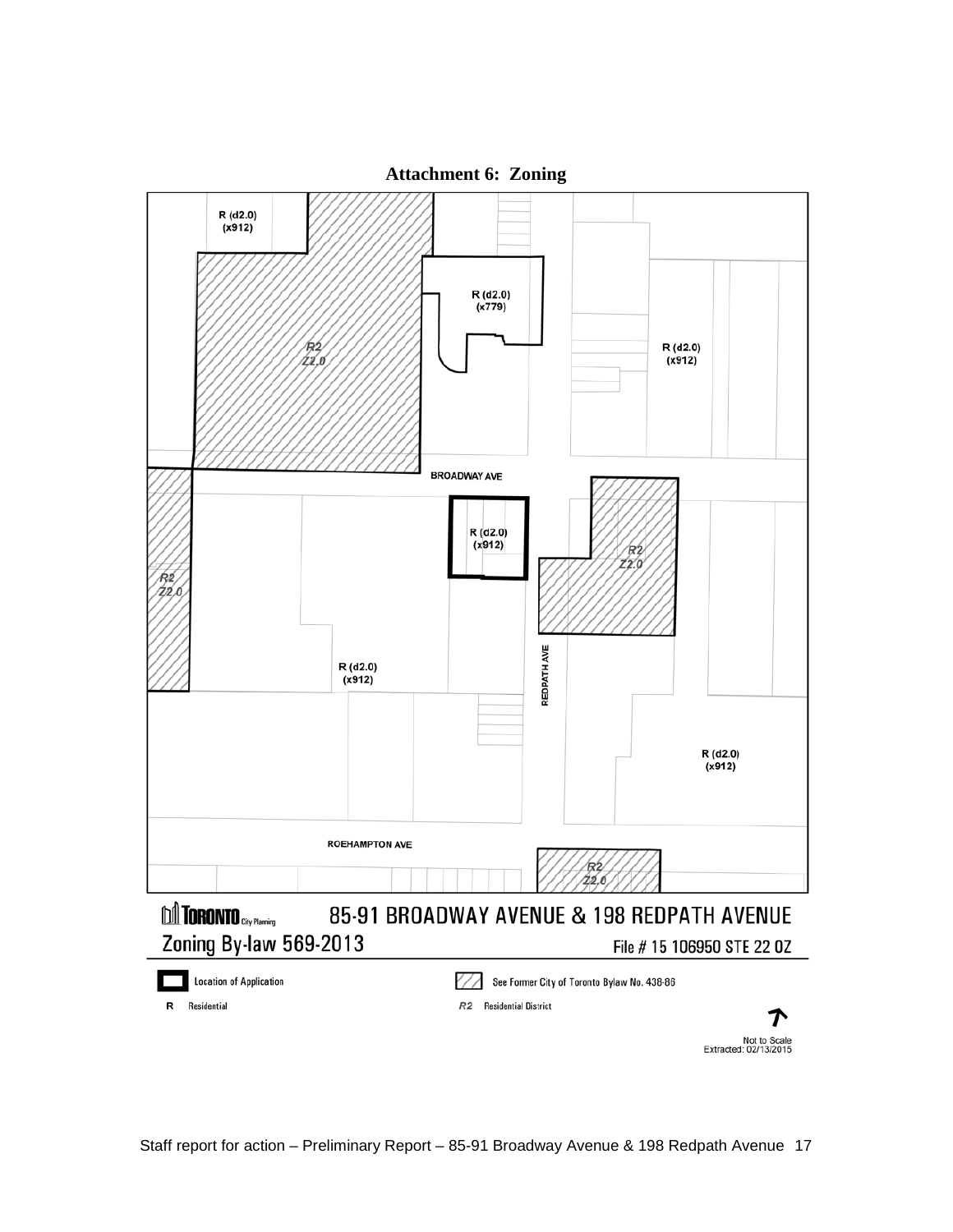

**Site Location** Parks & Open Space Areas Apartment Neighbourhoods 20 2 Parks  $\boxtimes$  Mixed Use Areas